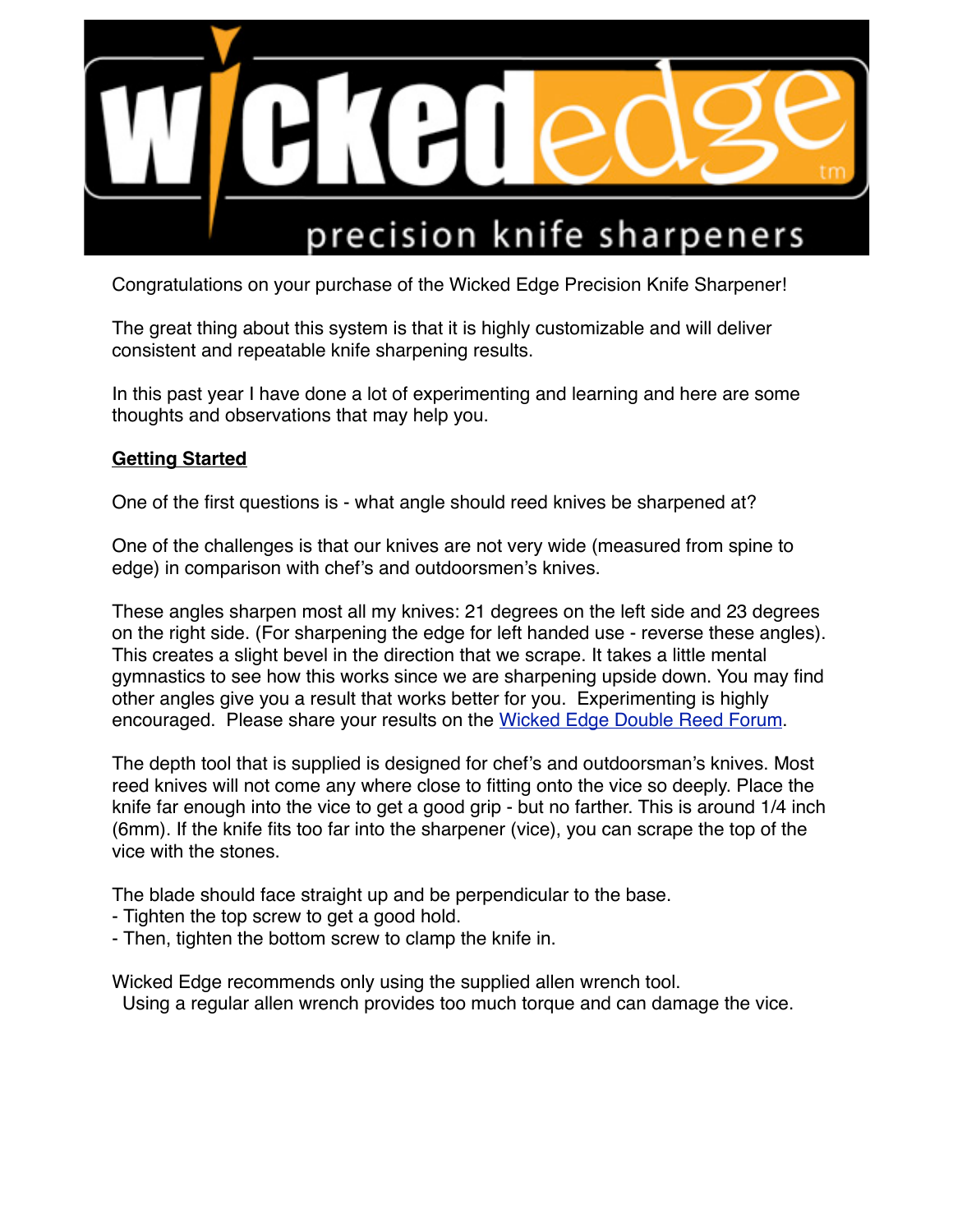### **Knives that tilt in the vice**

Some knives will tilt to one side due to the shape of the spine of the knife no matter how careful you are or how tightly you clamp the knife in.

Here are two solutions:

- 1) place a quarter inch of double sided foam tape on the inside of the vice.
	- the vice can be completely unscrewed. This makes placing the tape easy.
	- place the knife through the vice and then work the knife up into place.
	- the tape can be easily removed for knives that don't need it.

2) another option is to lay the knife on a diamond stone and grind a little bevel (flat spot) into the spine. You do not have to grind both the spine and the edge, just the spine. The bevel creates a flat spot which makes it conform better to the vice.

### **Creating A Burr**

The first and *most* important step is to create a noticeable burr on each side of the knife blade.

The diamond stones will be rougher at first until they break in. Be careful, especially with the 100 grit stone as it is possible to create chatter in your knife.

Another caution: some knives are not hardened properly and the edge with chatter badly no matter what you do. This is particularly true with inexpensive knives with a squared spine.

[There is an extensive discussion about these knives on the Wicked Edge Double Reed](http://www.wickededgeusa.com/index.php?option=com_kunena&func=showcat&catid=27&Itemid=63)  Forum. (Click on the link)

- start with your lowest grit stone (or a higher grit if the knife is already quite sharp)
- using a scrubbing motion (i.e. up and down) accomplishes this quickly
- if the knife is rounded (you can feel this and sometimes even see this) you will have to grind away the rounding.
	- (The good news is that once this is done, you won't have to do it again.)
- start on the left side (or right side if you are preparing the knife for left handed use)
- keep scrubbing until you feel a noticeable burr along the length of the knife. You will be able to feel the burr with your finger or fingernail
- once the burr is created on one side move to the other side
- for the sake of safety, hold the paddles as low as possible. This keeps your fingers away from the edge of the knife

[Burr creation video](http://www.youtube.com/watch?v=90mN6R6MQ-A&ytsession=QZST8aGfhru0saayE3417aFy6Y8MolIlvufLS_ONa7Vygto7oHeRNT4PF7ps7QumXPLfcY0863jkt8F9eWO8Nz6NF6F13n4wvaB-BtbbthzNA8bJAaD-fff2S6uYjBLyzhXr7Cq4HzAB1jaC2Q5-mWglZ3pwhRTKxOQDax4sKSJYvY8l3brBdnh0ZWfvRBH3DEnVzNWxXU5YSrnwJuDj185NugWX_zCeRvmGRT9Kv4c3V6xItaZT2N8OwZH-NTRfEHlyOMaAkLJM0DnntiYaKsPNrO5YDQblld_25ogXOHk87l__nZF0EKsXRAb9BceOoJ3sEjGI_dq-RAexThL4mMhE1YG78kNj) (click on the link)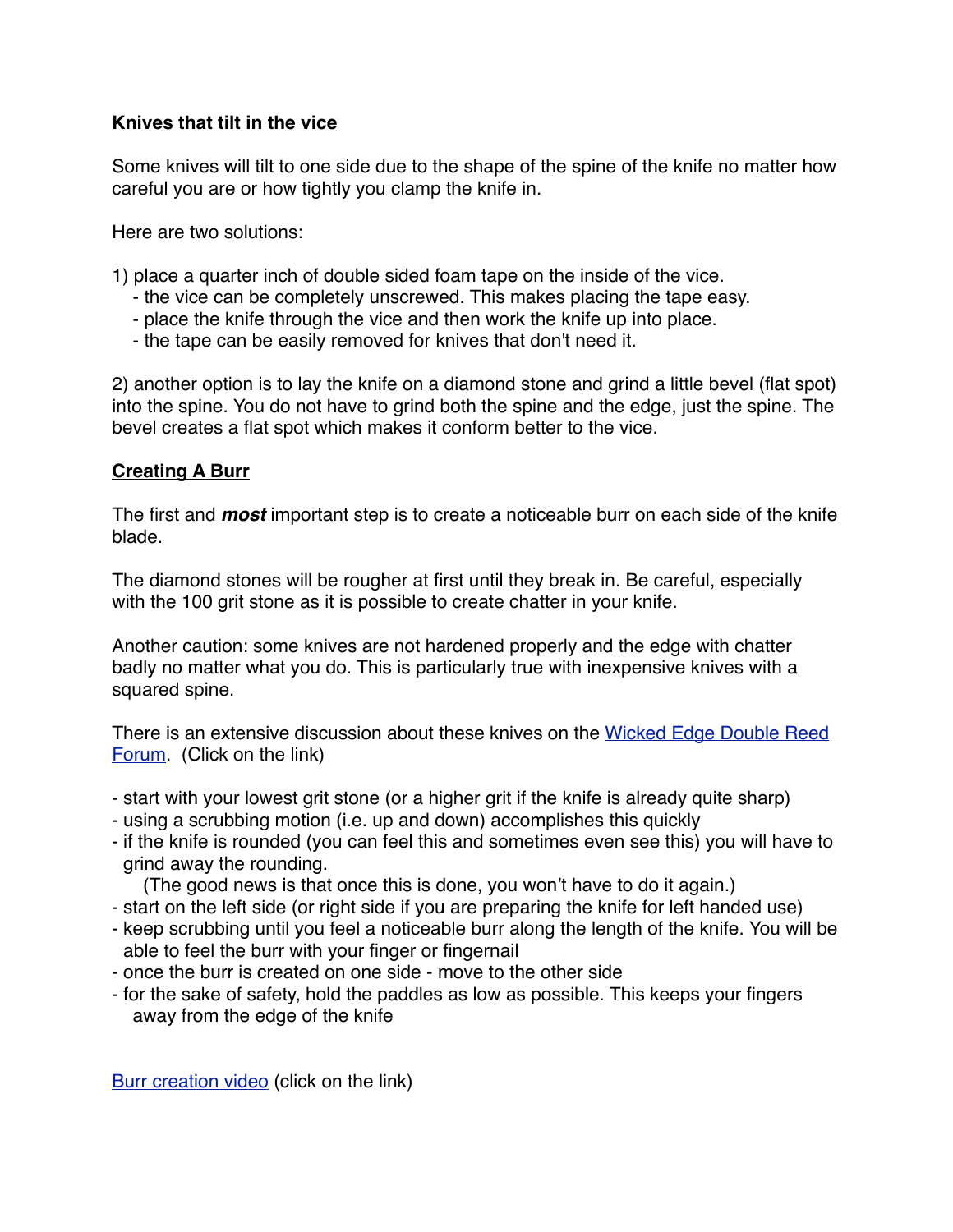# **Sharpening**

- once you have created the burr you begin the sharpening process
- start at one end of the blade with the stone in the lowest position
- move in a forward and upward sweeping motion along the length of the blade
- as you gain experience you will become faster at this
- if you find yourself bumping the paddles together on the reverse stroke, try arcing one side away from the blade, this should solve this problem
- **do not** go over the edge of the knife if you go from back to front, just go to the edge of the knife
- do 20-25 strokes with each stone
- move progressively through all the stones up to your highest stone, depending on which stones you have
- again, for the sake of safety, hold the paddles as low as possible. This keeps your fingers away from the edge of the knife

[Sharpening Video](http://www.youtube.com/watch?v=1feEpLepDx8) (click on the link)

# **Stropping**

*IMPORTANT*: follow the instruction for applying the diamond paste on the strops - you only need just a little bit of paste on the strops, otherwise it is wasted

- the paste lasts for a long time, I sharpen quite a bit and I find the paste lasts for several months
- the strops are quite delicate use great care when using them, they damage easily
- I strop from front to back this will help you to remember to always move in an upward motion
- stopping back to front is also possible
- **make sure to move in a constant upward motion when you strop**.
- If you move downward or in a straight motion at all you will knick or cut the strops
- [stropping](http://www.youtube.com/watch?v=N77zCCy57eo) is a new concept for me, I think of it as 'waxing' the edge
- the difference stropping makes is huge

[Stropping Video](https://www.youtube.com/watch?v=N77zCCy57eo) (click on the link)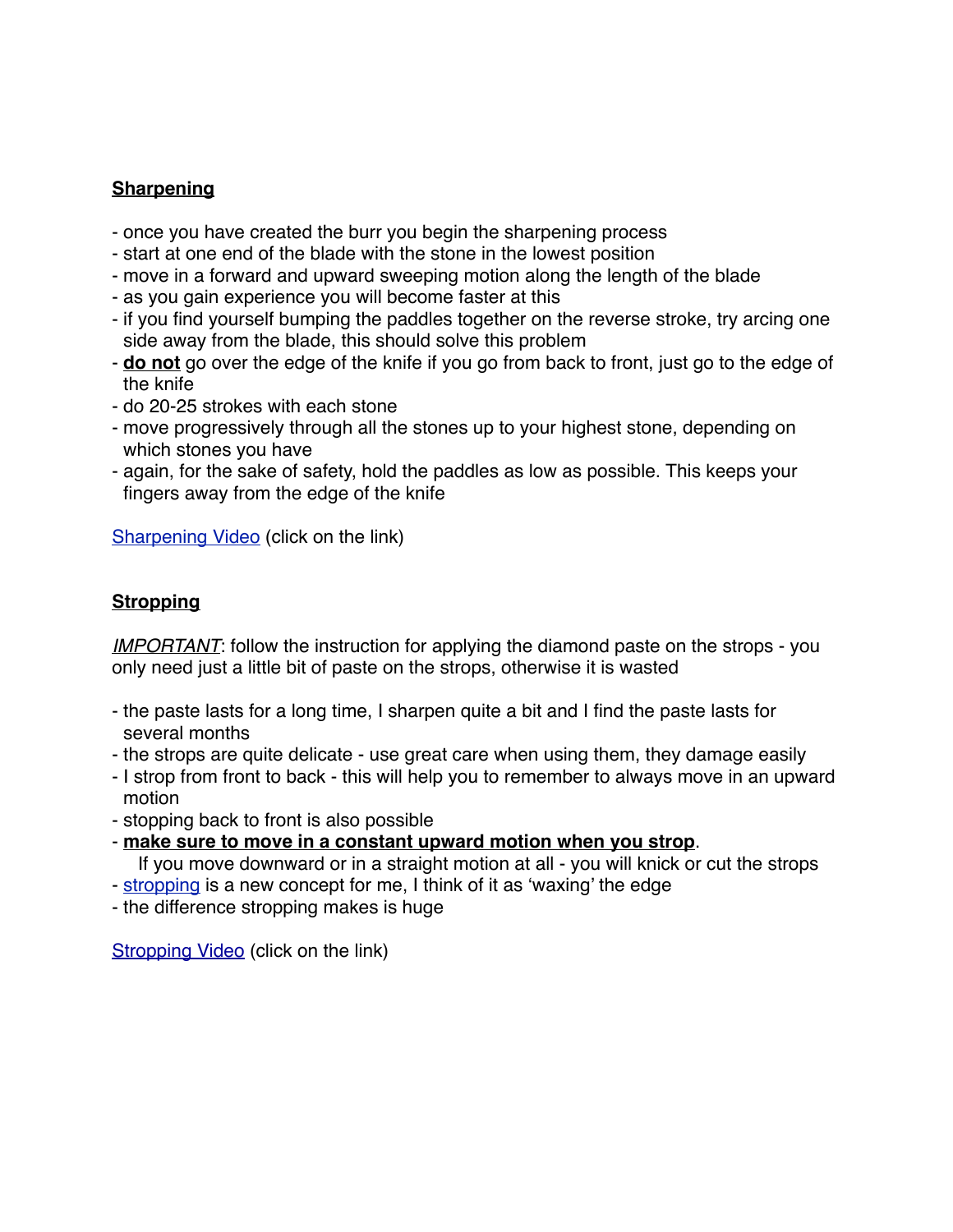## **Setting the burr**

- generally I find that after sharpening that I still have to set the burr after sharpening
- I use one of three devices to accomplish this:
	- the Jende tool
	- the sharpening rod sold by Roger Miller
		- **[Burnishing Steel \(Rod\)](http://www.rogermillerrom4oboe.com/RogerMillerROMTOOLS.html)** (click on the link)
	- a kitchen sharpening rod
- once you start scraping you will need to reset the burr frequently
- I find that once the knife is sharpened it will last for the day
- if you don't have the ceramic stones you may want to touch up using the 1000 grit stone
- this almost always resets the edge, occasionally I will have to use the 800 or 1000 grit diamond stone to touch up the edge
- **CAUTION**: do not use a sharpening rod with grooves, these are very coarse and will ruin your edge!

# **Touching up**

- the great thing about using this system is that once you have established an edge, you will not need to repeat the entire process
- go back to your highest stones resharpen the edge and then strop

#### **Chosera Water Stones Usage**

The Chosera Water Stones are used wet. Use a small container to soak the stones (a small rectangular container works well). Add *just* enough water - about a quarter inch to soak the stones. Soak each side for 5-10 minutes. Use a small spray bottle to spray the top of the stones as as the bottom side is soaking.

The Water Stones are thicker than the diamond stones. This means that the angles you choose for the diamonds stones on the angle bar will not be the same for the Water Stones. To get the same sharpening angle, you will need to check the precise angle that the diamond stones are sharpening at.

You can use an [angle cube](http://www.wickededgeusa.com/index.php?page=shop.product_details&flypage=flypage.pbv.v1.tpl&product_id=466&category_id=73&option=com_virtuemart&Itemid=53) or an angle app on an iPhone or Android phone. I use a free iPhone App called [Plumb Bob 5th](https://itunes.apple.com/us/app/plumb-bob-5th/id357469474?mt=8).

1. Calibrate your Angle Cube or app by setting it on the base and zeroing out the App/ Angle Cube.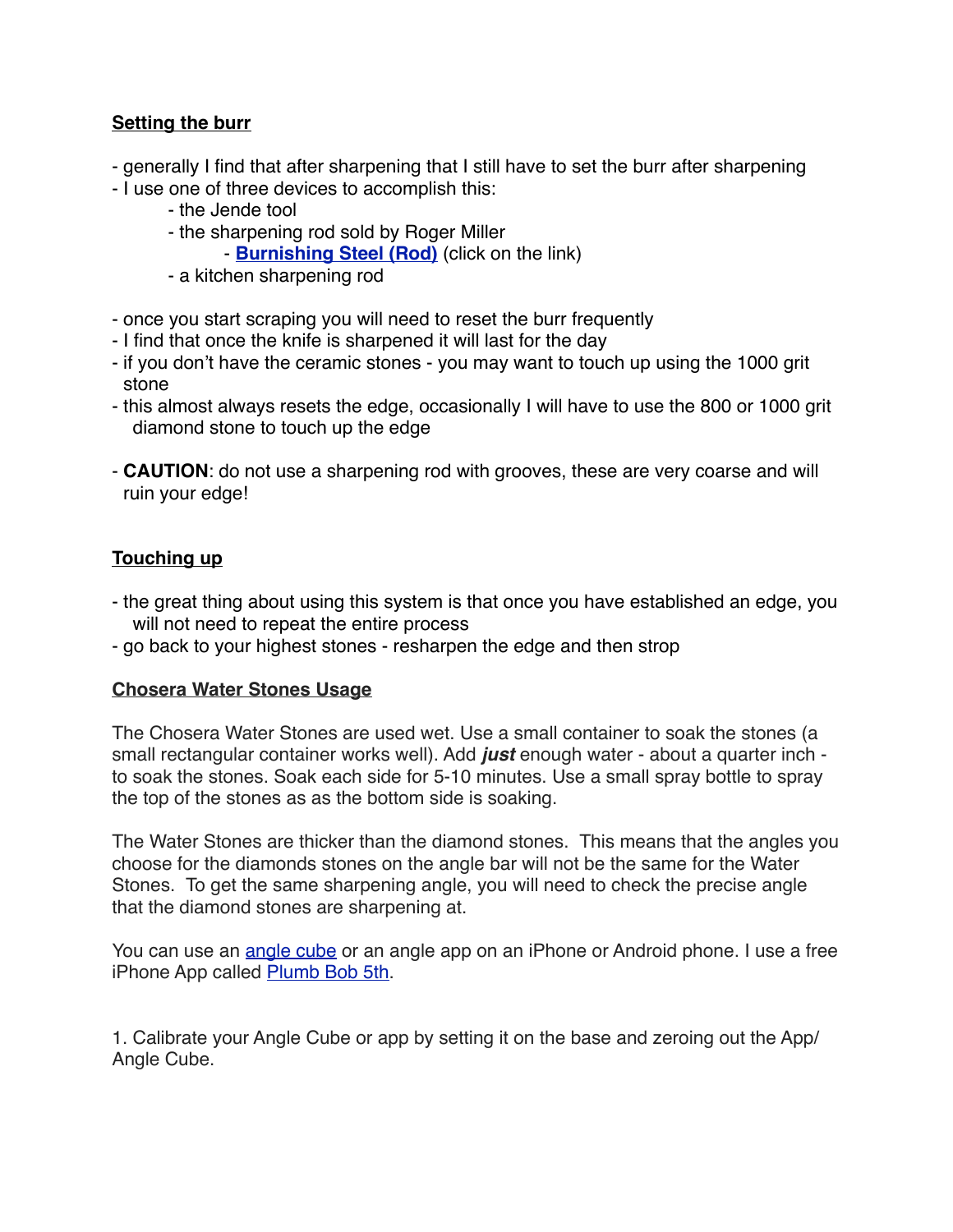2. Place the diamond stone on the angle arm as you do when sharpening. Set the iPhone/Angle Cube on the left diamond and measure the angle on the left stone. Record this angle.

3. Repeat this procedure for the right side.

4. Place the water stone on left arm and measure the angle. Loosen the screw on the angle arm and move it out until you match the angle of the diamond stone. A measurement within a degree is close enough.

5. Repeat this step for the right side.

Once you have determined the angle for the water stones - you should not have to repeat this step, it should not change. Depending on the thickness of the water stone you will probable find that the measurements for the water stones is 1-3 degrees more than the diamond stones.

**Caution** - be careful not to bump the water stones together as you sharpen as they are fragile.

Before you use the water stones, rub the two stones together to create a 'slurry'. This will help to smooth the sharpening action.

Also, keep your spray bottle handy, and spritz the stones if when they begin to dry.

Using first the coarser grit stones, do 10-20 strokes, then I flip the stones (top to bottom) and do 10-20 strokes on the other end of the same stone (still at 2000 grit).

Switch to the 'fine' side. Continue on to 5000/10000 grit, if you have them.

After you finish sharpening you will need to 'lap' the stones - rub them together under running cold water. Get all the metal off the stones. This also flattens out the wear of the stones. Water stones are soft and wear quickly. It is also possible to rub the stone with your finger and some water to get a lot of the metal out of the stone. A good way to do this is under running water at the sink.

You may need to 'lap the water stones occasionally on a diamond stone to flatten out the wear. The 600 grit stone is good for this.

Here is a link to videos on using and lapping the Chosera: **[Jende Industries WEPS Videos](http://www.wickededgeusa.com/index.php?option=com_kunena&func=view&catid=4&id=2814&Itemid=63)**

Before you strop - **remember** to reset the angles to your original settings and strop the knife.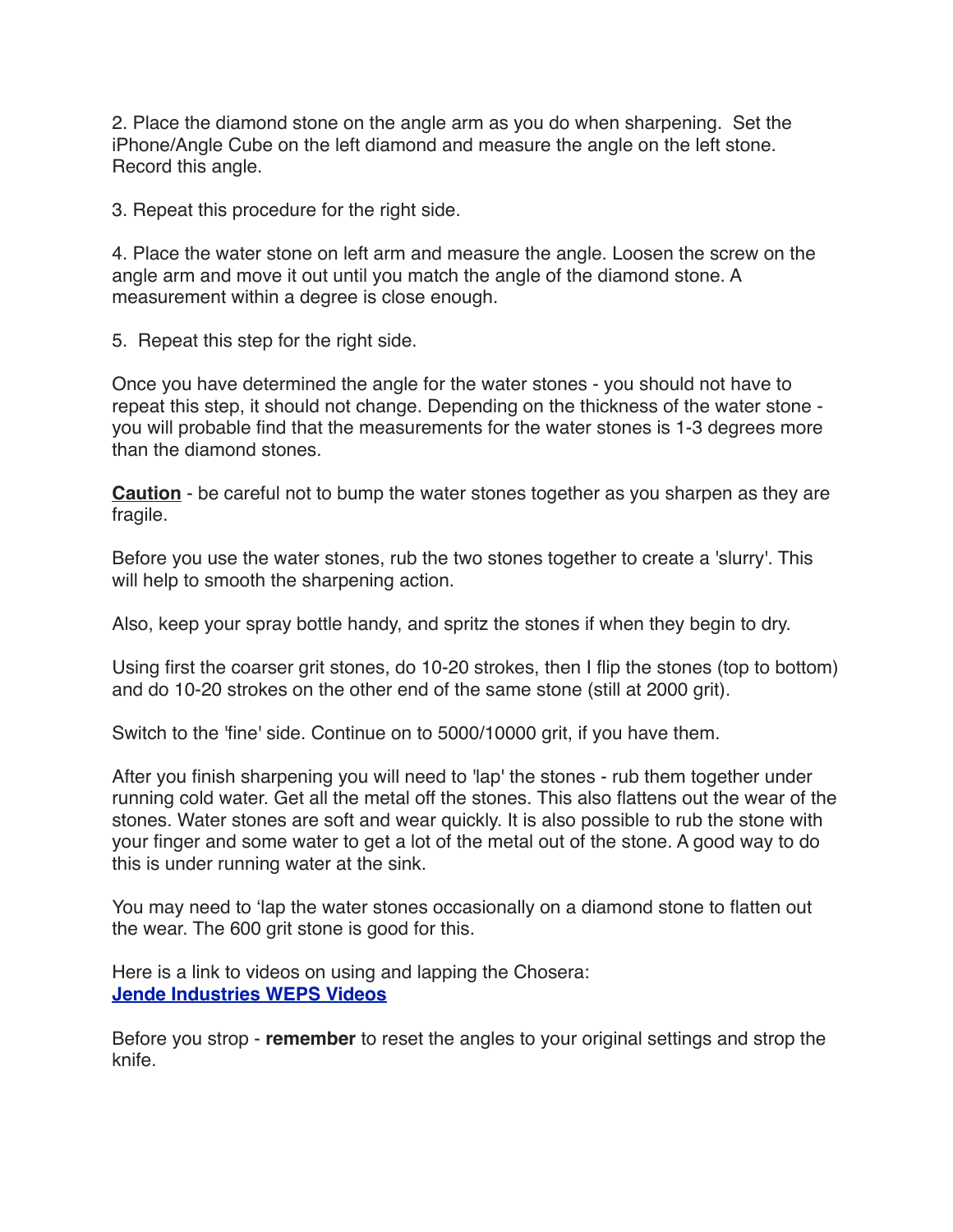### **Rough Work Knife**

- to create a knife edge for rough work, I use an older knife and sharpen it to 600 grit and then strop as usual
- this creates a great edge for scraping bark and starting a reed

Because this system is so precise, you will likely find that you are not wearing your knives down as is the case with most other sharpening systems

### **Rigotti knives**

There has been an issue with sharpening Rigotti knives (sold under a variety of names). They have a squared spine that is ideal for the Wicked Edge Sharpener but they have a tendency to chatter when sharpened in the normal fashion with diamond stones. You may have other knives that have this issue.

Here are two solutions that solve this problem.

- the Chosera Water Stones produce a superior edge and do not chatter. There is quite a bit of discussion about this on the [Wicked Edge Double Reed Forum](http://www.wickededgeusa.com/index.php?option=com_kunena&func=showcat&catid=27&Itemid=63).
- it is possible to sharpen these knives with diamond stones using a variation of the scrubbing technique:
	- create a burr using the scrubbing technique described above
	- to sharpen, begin on the left side at the heel of the knife using a scrubbing motion (i.e. up and down) and move the knife forward from heel to tip
	- when you have enough room, add the stone on the right side and simultaneously sharpen on both sides moving from the heel to the tip
	- continue the progression through your finest stones
	- ceramic stones should be used in the regular sweeping motion
	- strop as usual using the sweeping motion

#### **Storing you stones**

There is a reasonably priced [storage case](http://www.harborfreight.com/15-bin-portable-parts-storage-case-93929.html) from Harbor Freight that works quite well. It keeps the stones safe and organized and makes for easy transportation.